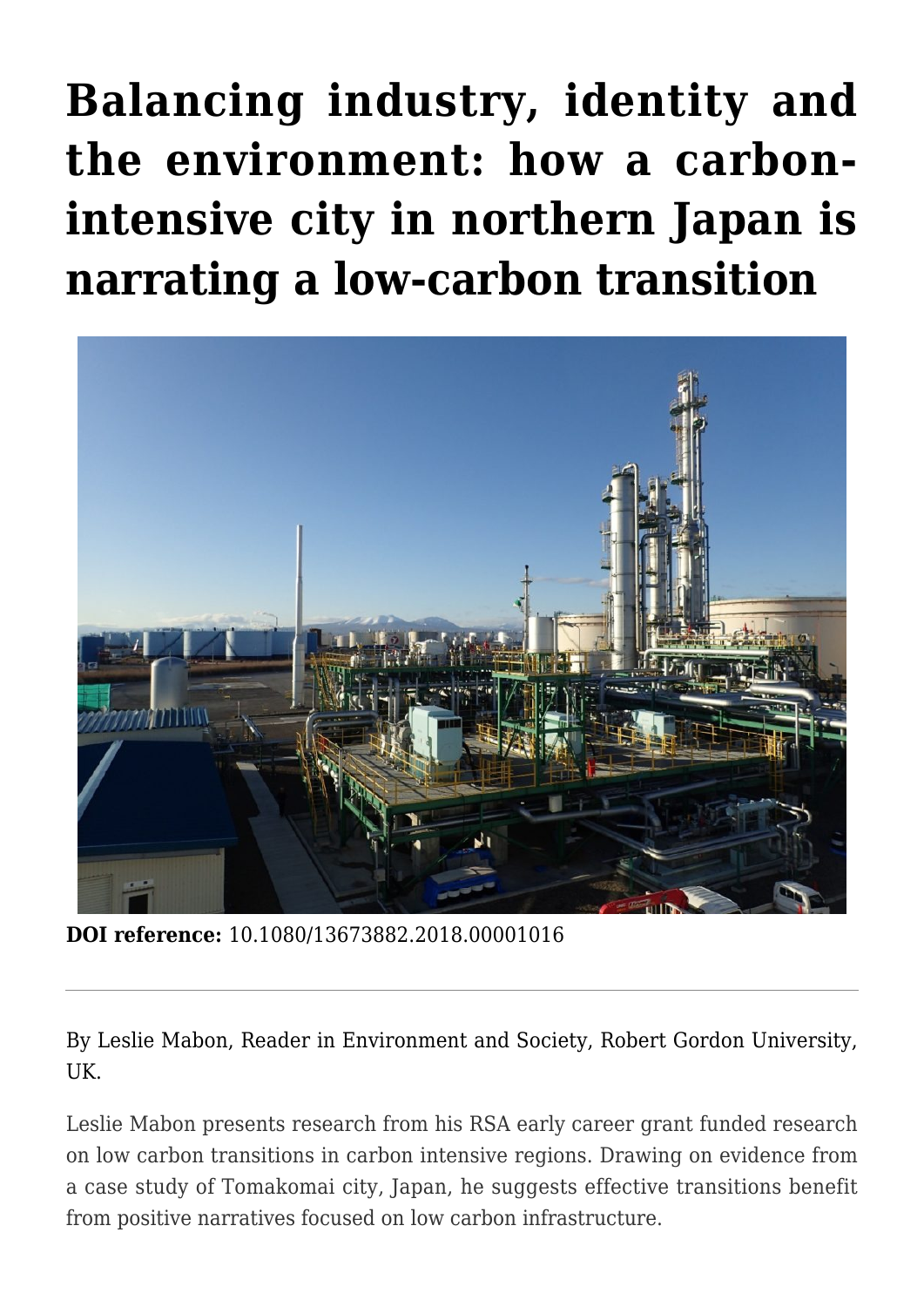### **:Introduction:**

The purpose of this article is to elaborate the ways in which social and cultural context can act as barriers to change in cities and regions that rely heavily on carbon-intensive industries, and to consider how factors such as pride in productivity and innovation may be redeployed to facilitate low-carbon transitions in carbon-intensive regions. These issues are assessed through the case of [Tomakomai City](http://www.city.tomakomai.hokkaido.jp/) in Hokkaido, Japan, with particular focus on how the city government has used carbon dioxide capture and storage (CCS) technology as a symbol of how industries might adapt and evolve to meet the challenge of climate change.

#### **Tomakomai and carbon dioxide capture and storage**

Tomakomai is located in the south of Hokkaido, the northernmost island of Japan, [within Iburi Subprefecture](http://www.wikiwand.com/en/Iburi_Subprefecture). It has a population of approximately 172,000 (Tomakomai City, [2017](http://www.city.tomakomai.hokkaido.jp)), making it the fifth-largest city in Hokkaido. The economy of Tomakomai is to a large extent dependent on manufacturing, notably in the carbon-intensive sectors of petrochemicals and paper manufacturing, which are the largest single employers after transportation (Tomakomai City, 2017). Indeed, in 2012 Tomakomai City produced petrochemical-related goods with a value of 837 billion Yen and in 2015 Tomakomai was responsible for 23% of the value of all goods manufactured in Hokkaido, making a larger contribution to this figure than any other city in the region (Tomakomai City, 2017). Moreover, Tomakomai City is also the host for the Tomato-Atsuma Power Station, which with a capacity of 1,650MW is the largest coal-fired power station in Hokkaido (Hokkaido Electric, 2018). The second-biggest contributor to the value of manufactured goods in Hokkaido, the steel manufacturing city of Muroran, is also located in Iburi Subprefecture.

# **Figure 1: location of Tomakomai within Hokkaido (adapted from map tiles by Stamen Design, under CC BY 3.0. Data by [CARTO](https://carto.com/) (formerly CartoDB) and [OpenStreetMap,](https://www.openstreetmap.org/#map=8/46.825/8.224) under ODbL)**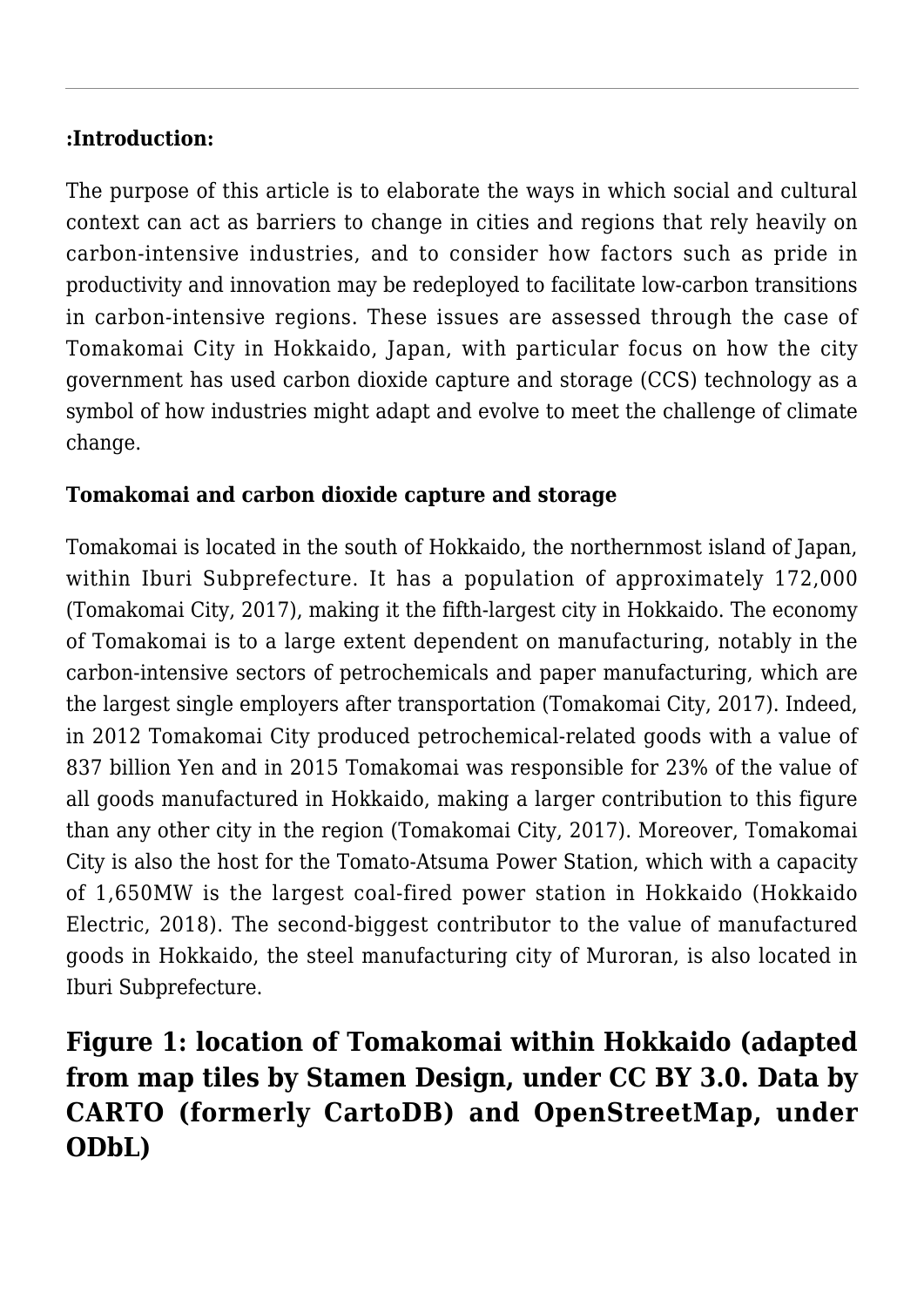

# **Figure 2: location of key infrastructure and carbonintensive sites within Tomakomai (adapted from [Geospatial](http://www.gsi.go.jp/ENGLISH/) [Information Authority of Japan\)](http://www.gsi.go.jp/ENGLISH/)**



Alongside this pride in the city's industries, the climate change implications of the industrial sectors which are so central to Tomakomai's economy are also recognised. Japan's submission to the [Paris Agreement](https://unfccc.int/sites/default/files/english_paris_agreement.pdf) identifies the energy and industrial sectors as the priority areas for emissions reduction, with explicit mention of the need for measures in the chemical and pulp industries under the 'industrial' heading (Government of Japan, 2015). Whilst there is no indication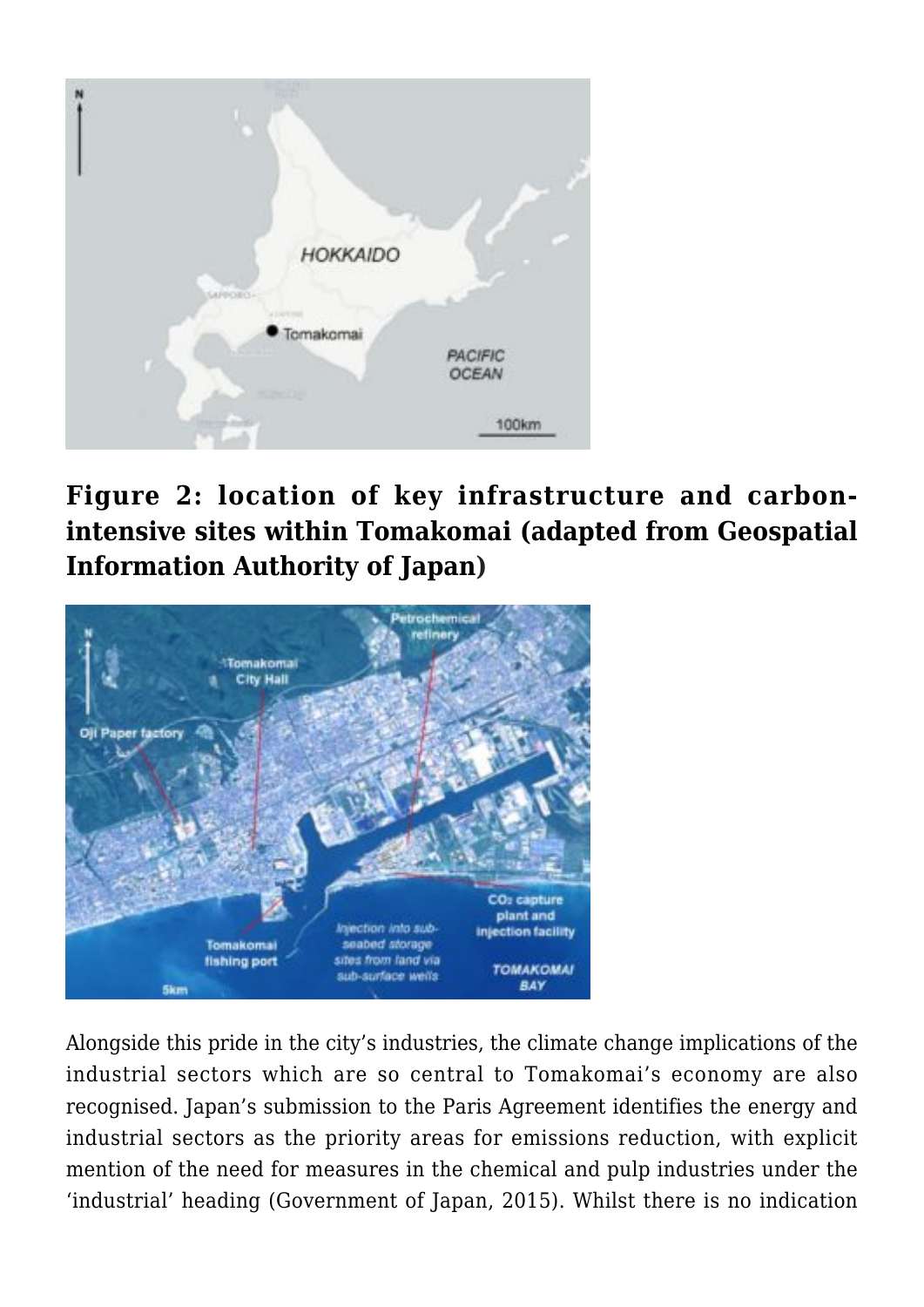that industries in Tomakomai or in Iburi Subprefecture will be 'shut down' to meet these targets, it is nonetheless indicative of the fact that the types of industrial activity which are crucial to Tomakomai are likely to face increased scrutiny as Japan aims to meet its obligations under the Paris Agreement.

It is therefore fitting that Tomakomai City is host to Japan's first large-scale demonstration of a technology with the potential to help the electricity and manufacturing sectors meet climate change imperatives, carbon dioxide capture and storage (CCS). CCS involves capturing carbon dioxide emissions from power or industrial sources, transporting these by ship or pipeline, and injecting them into geological structures deep underground. The project in Tomakomai has been developed and operated by the Japan CCS Company, under the direction of the Ministry of Economy, Trade and Industry. Since 2016, carbon dioxide has been captured from a gasification plant within the grounds of the Idemitsu oil refinery in the east of Tomakomai, and injected into two geological stores via wells drilled under the seabed from land (Japan CCS Company, 2018). This article assesses the significance of the city government in facilitating CCS deployment, and evaluates the role of academic research in helping to situate technologies such as CCS within a bigger context of a managed transition for carbon-intensive cities and regions like Tomakomai.

Finally, whilst writing this article, it should be noted that on the morning of Thursday 6 September 2018, a Magnitude 6.7 earthquake struck the central southern part of Hokkaido. Shindo 7, the maximum intensity on the Japan Meteorological Agency scale, was observed less than 20km from Tomakomai and as many as 40 people were killed by the earthquake and subsequent landslides, mainly in Atsuma Town adjacent to Tomakomai (Hokkaido Government, 2018). The earthquake triggered emergency shutdowns at thermal power stations in Hokkaido, including at the Tomato-Atsuma plant which supplies around 40-50% of electricity to the island. Electricity demand therefore exceeded supply, resulting in blackouts across Hokkaido lasting several days. Whilst it is important not to detract from the lives lost as a result of the earthquake, and whilst there is no indication at present that the earthquake is related to CCS activity, the event does underscore the dependence of Tomakomai and Hokkaido more widely on carbonintensive energy sources.

### **Overview of the Research**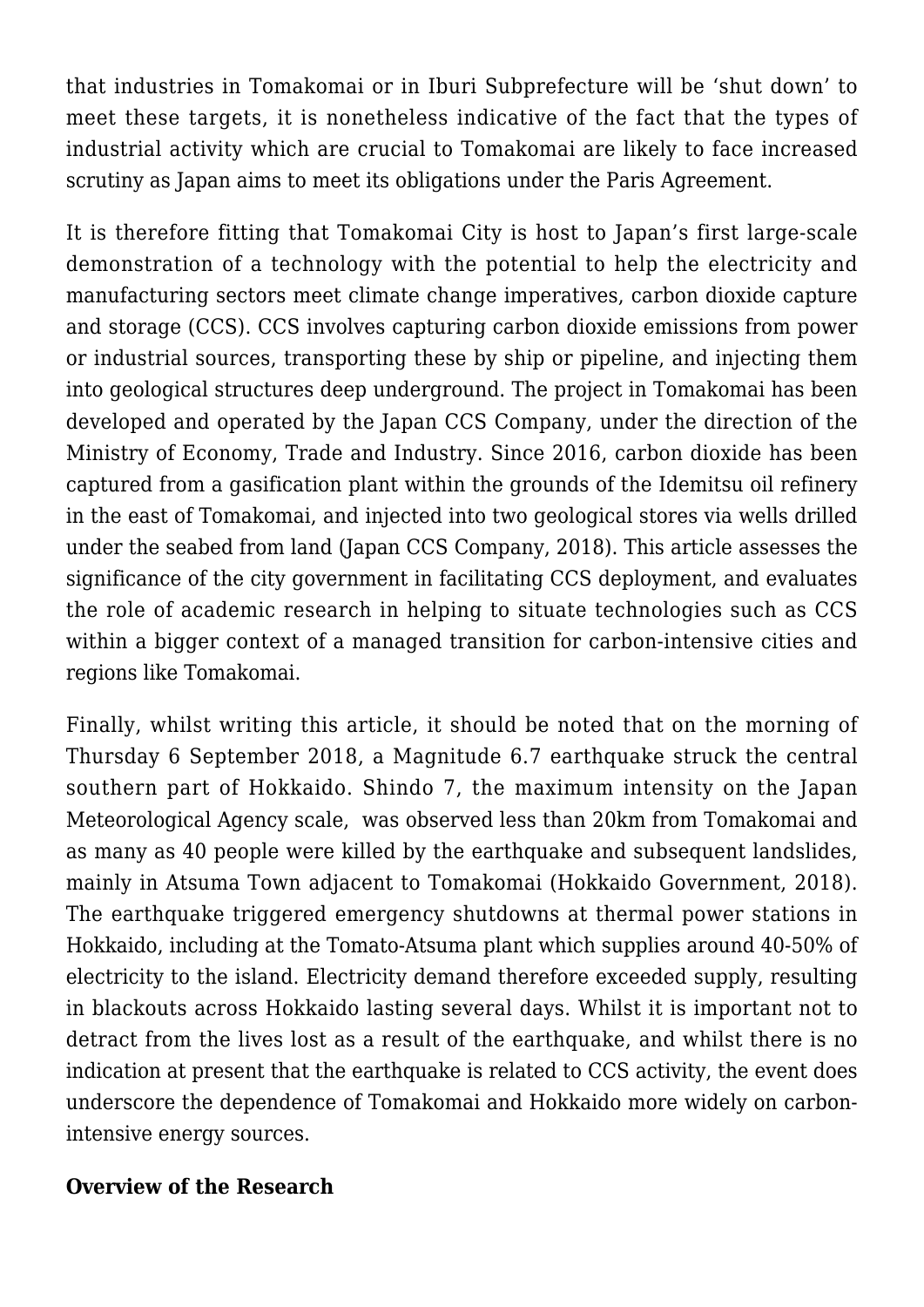This research starts from the basis that social and cultural factors have a significant influence on the prospects for a city or region being able to transition its economy in response to energy or environmental changes. For example, another line of research undertaken as part of this project in Yubari, a former mining city to the north of Tomakomai, found a range of complex factors contributed to the city's initial struggle and subsequent success in managing a sustainability tradition post-coal. These included strong local identity associations with coal as a barrier to diversification; but latterly the personal vision of the city's young mayor, and interpersonal skills of the city's planners (Mabon and Shih, [2018\)](https://doi.org/10.1080/1523908X.2018.1443004).

In short, the research aimed to understand how potentially less tangible or quantifiable factors could inform the likelihood or otherwise of low-carbon transitions taking root. These insights were in turn used to assess framings for low-carbon innovations that could help to envision a just and managed transition for carbon-intensive cities like Tomakomai. This narrative was fleshed out through three research techniques: (a) understanding the history of industrial development in Tomakomai through archival research in Tomakomai City Library, looking at reporting from the *Tomakomai Minpo* newspaper and historical environmental impact assessments; (b) in-depth interviews with key stakeholders with an interest in the Tomakomai carbon dioxide capture and storage project (Tomakomai City Government, [Japan CCS Company](http://www.japanccs.com/?lang=en), Tomakomai Komazawa University, Tomakomai City Chamber of Commerce, Tomakomai Fisheries Cooperative, Tomakomai Port Authority, Engineering Advancement Association of Japan, Hokkaido Regional Development Association, Hokkaido Environment Foundation, and Hokkaido Government); and (c) ethnography/observation at key locations relating to climate change in Tomakomai, including the CCS injection site and the climate change information section at Tomakomai City Hall.

Measures such as validity and replicability are not appropriate for qualitative research of this nature. Rather, what matters is that the research is carried out in a *rigorous* manner. To work towards rigour in the research discussed here, the following steps were undertaken: keeping records of publicly-available archive and documentary sources to allow independent verification; using semi-structured guides for interviews to ensure that all respondents covered a core set of topics; making records of observations through note-taking and photography; evaluation of findings in terms of their fit with underpinning theory and empirical studies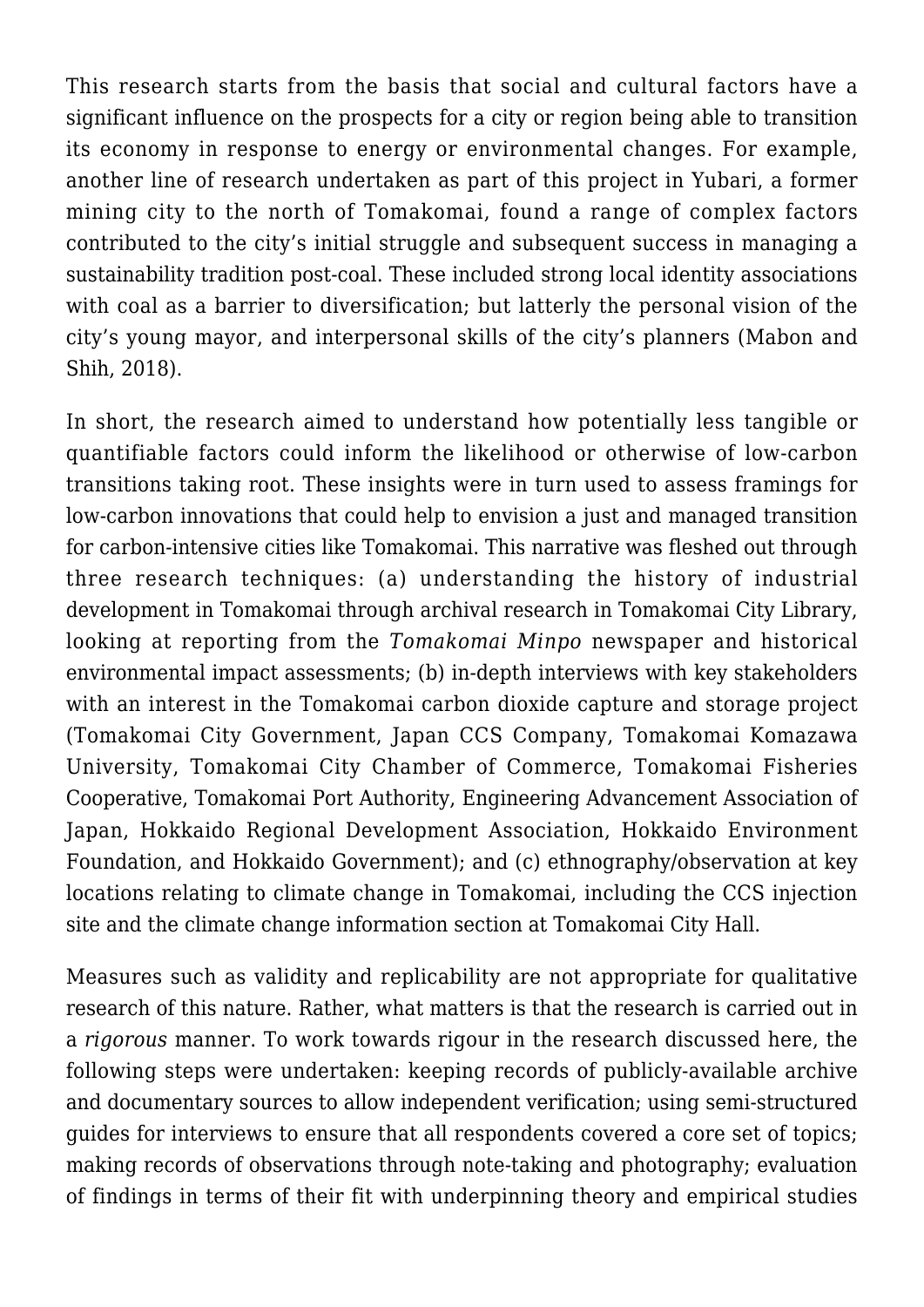conducted by others; and refinement of findings via dialogue with other social science scholars, through processes such as conference presentation and peer review.

## **Insights**

The first insight from the empirical research, particularly the more ethnographic elements, is the extent to which carbon-intensive industries are central to a sense of place in Tomakomai (see Mabon et al, [2017](https://doi.org/10.1016/j.marpol.2017.06.015) for a fuller history of industrial development in Tomakomai). In the city, petrochemicals and paper manufacturing permeate daily living in a number of ways. The city's main greenspace, within which both the city library and museum are located, is named the *Idemitsu Culture Park* after the petroleum company owning a large refinery in east Tomakomai (see Figure 3). The red-and-white chimney of the Oji Paper factory, which towers over the city at 200m high, is frequently deployed in cartoon form in public-facing material produced by Tomakomai City Government (see Figure 4). Carbon-intensive industries also inform people's sense of who they are and – at least in part – act as a source of pride. The tanks of the oil refinery and paper factory chimneys form the backdrop for *Tomakomai Style* (and interval ), a parody of the Korean pop music hit *Gangnam Style* with over 100,000 views on [YouTube](https://www.youtube.com/watch?v=53GdMTwxydE) (). The Oji Eagles, founded and owned by the Oji Paper company, are based in Tomakomai and rank as one of the most successful ice hockey teams in Asia.



# **Figure 3: Idemitsu Culture Park, Tomakomai**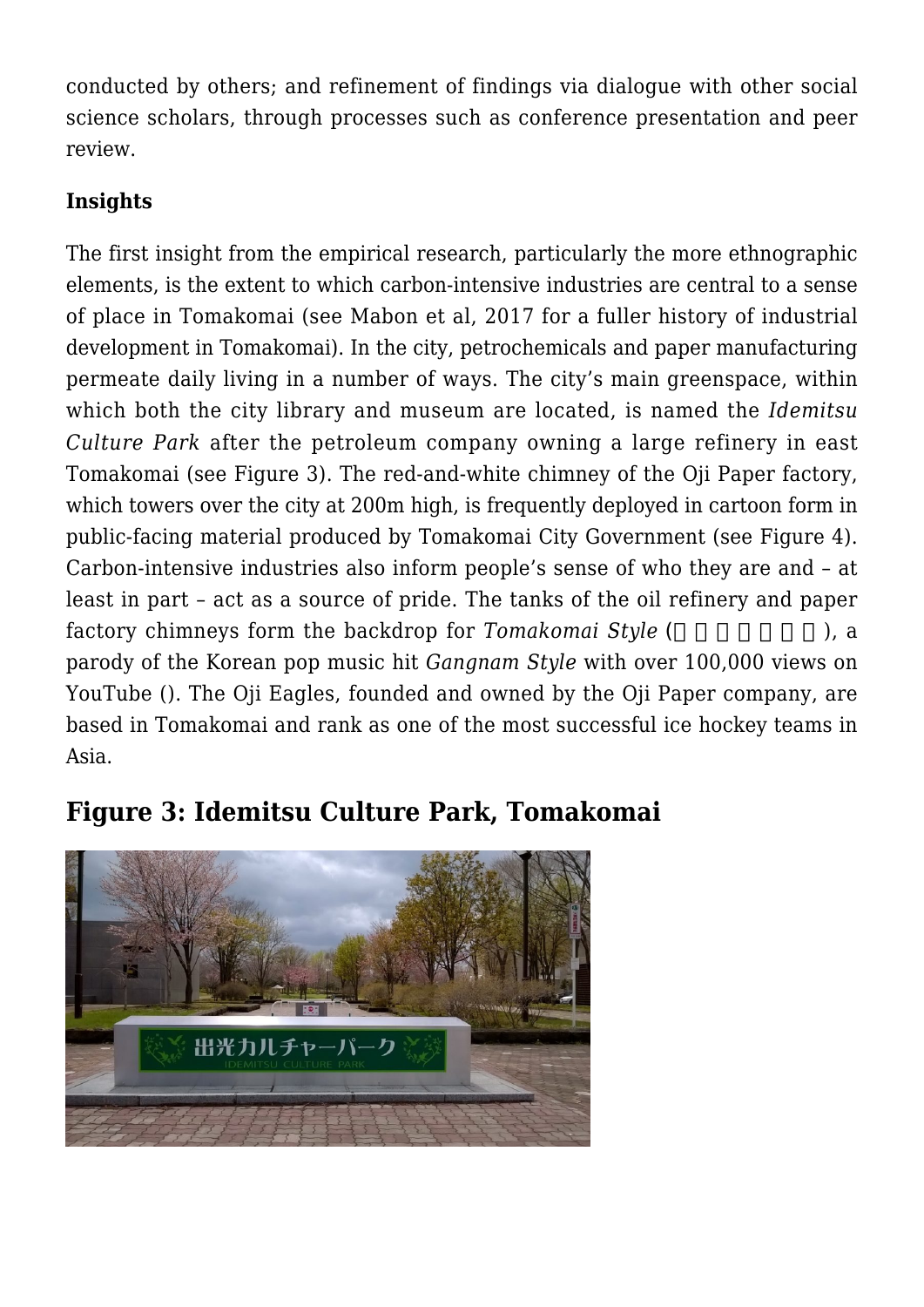**Figure 4: Oji Paper Factory chimneys appear on public information material produced by Tomakomai City**



These may appear anecdotal, even frivolous, observations. However, they tally with research findings from other contexts (e.g. Parkhill et al, [2014\)](https://doi.org/10.1080/01426397.2013.775232), which suggest that citizens can have positive or at least nuanced relations to energy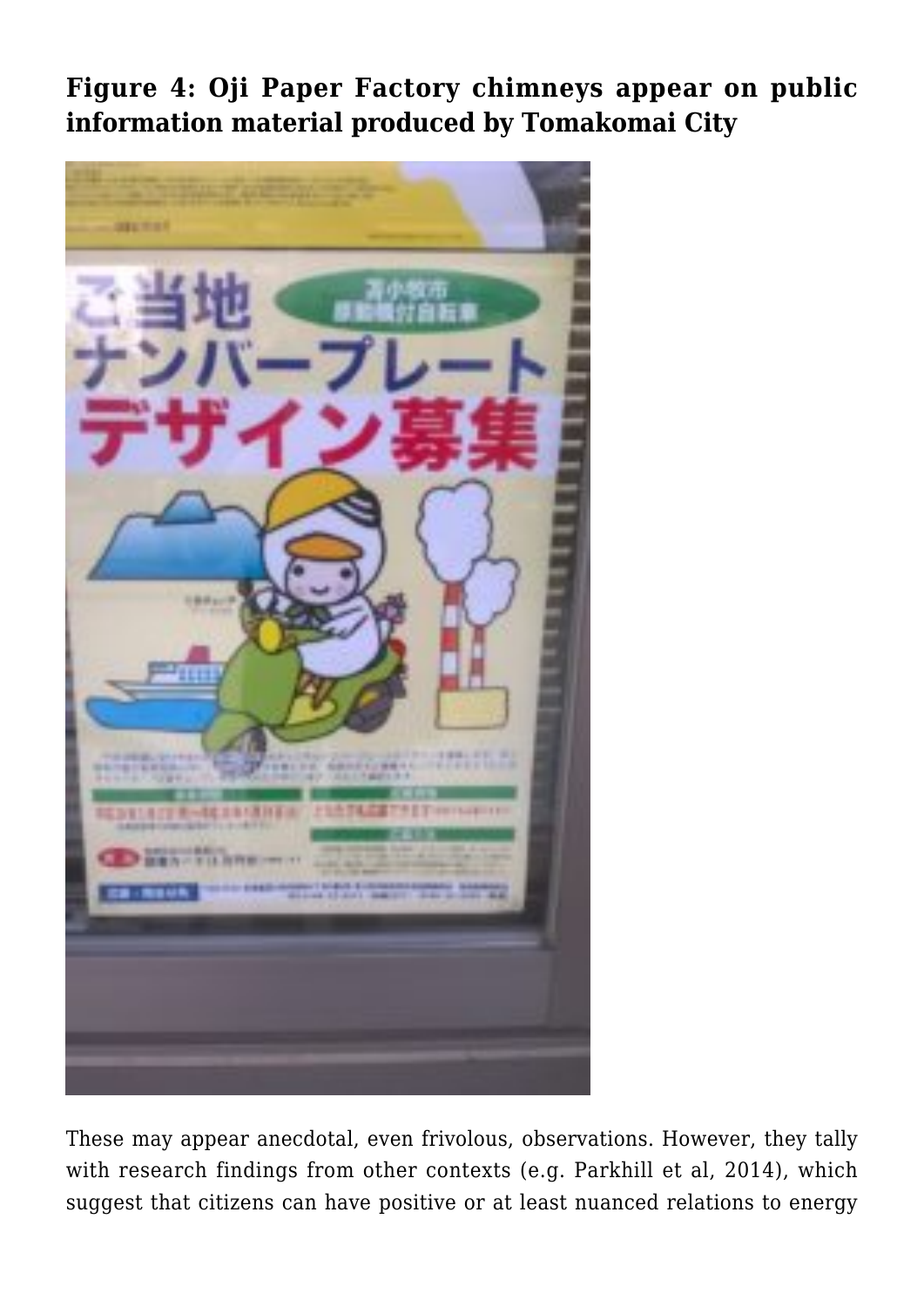infrastructure in their surroundings. In the context of climate change, this means that the implications of transitioning carbon-intensive industries may go far beyond concerns over alternative employment or the sustainability of the regional economy to encompass issues such as loss of pride and sense of identity. Again, there is evidence from other empirical research (e.g. Milnes and Haney, [2017](https://doi.org/10.1080/23251042.2017.1295837)) indicating that relations between carbon-intensive industry and sense of self can trigger defensiveness towards reflection on local-level climate change actions.

In Tomakomai, by contrast, interviewees overwhelmingly viewed climate change as a challenge to rise to and opportunity for the city. This leads into the second insight – the key role that municipal and regional and governments have in framing climate responses in carbon-intensive regions in a way that is sensitive to the local context. In Tomakomai and also Iburi Subprefecture more widely, this is achieved by framing local pride and identity in industry as a force for good, weaving a narrative of the region as being a locale which is able to adapt to new innovations and to manufacture solutions. This is illustrated through Tomakomai City Government's enthusiasm and support for hosting the CCS demonstration project (see Figure.5). Municipal-level actions for CCS deployment are led by the city's Business Location Promotion Division, who are keen to capitalise on Tomakomai Bay's geological suitability for carbon dioxide storage and readilyavailable sources of carbon dioxide and position the city as a front-runner within Japan for CCS innovation and low-carbon technology more widely (interview with Business Location Promotion Division, 2017).

## **Figure 5: the Tomakomai CCS Demonstration Project Capture and Injection Site**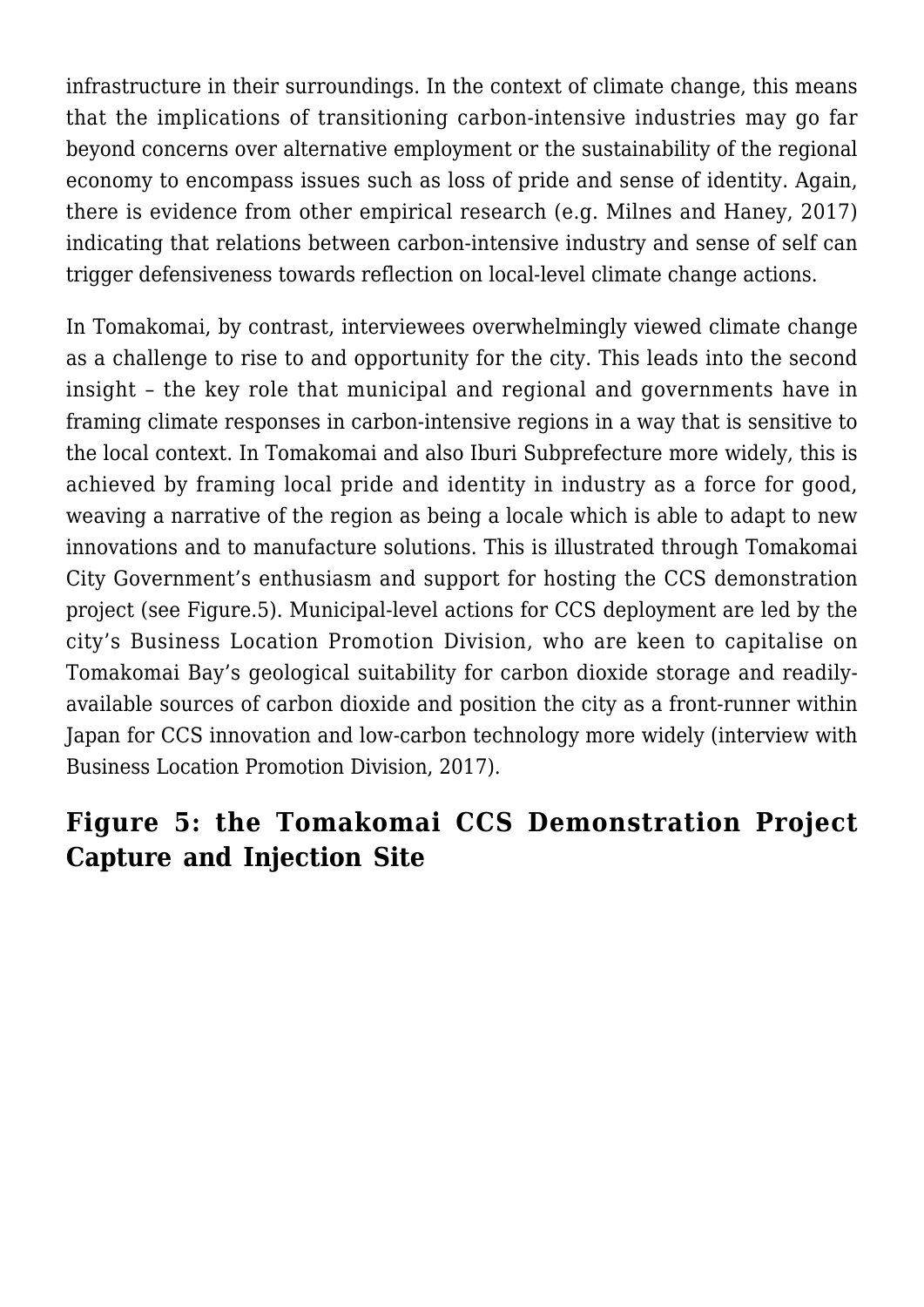

Indeed, whilst CCS as a technology is usually discussed as an activity of national importance due to the costs and technical complexity involved, in Tomakomai the Business Location Promotion Division – and the people within it – have been significant in moving the project to fruition. As well as working to situate the CCS project within a broader vision of Tomakomai as an innovative low-carbon city, the city government and its officials have had an important role in liaising with stakeholders to garner support for the CCS demonstration. Activities undertaken by Tomakomai City Government in this regard include acting as intermediaries between the project operator and the local fishing cooperative to obtain consent for injection under fishing grounds and to understand fishers' marine monitoring requirements; getting buy-in from industrial stakeholders such as the Tomakomai City Chamber of Commerce by explaining the wider significance of the demonstration project for the city; and acting as a focal point to provide citizens with accessible data on the project. There is no indication of any serious or sustained opposition to the CCS Demonstration Project in Tomakomai. Yet the amount of work that has been done by the city's Business Location Promotion Division to build support for the project within Tomakomai, much of it face-to-face and drawing on existing contacts, demonstrates that local government and local government officials, have an important job in getting buy-in for challenging and/or potentially contentious decisions which may have to be made as part of a managed transition.

At present, CCS is not itself a replacement for carbon-intensive industries in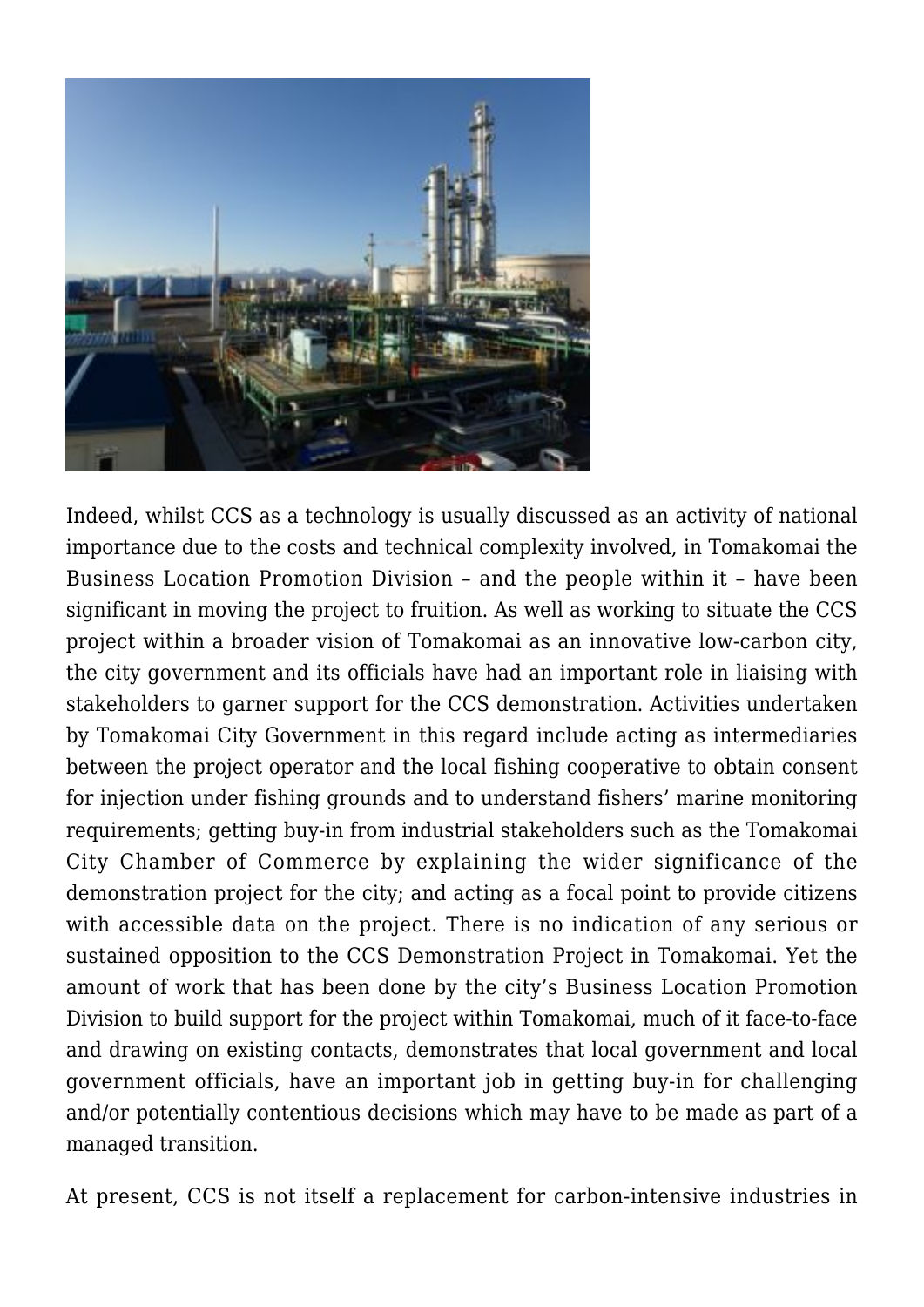Tomakomai, given that it is a small-scale demonstration initiative. Nonetheless, what the CCS Demonstration Project does do is help to vision a transition to a lower-carbon future in the city, providing a tangible illustration of what a response to the climate challenge might look like for Tomakomai. As is now elaborated, this research has used the CCS project as a point of departure to stimulate discussion with stakeholders in Tomakomai and Japan more widely on what the social and cultural implications of a managed transition might be for a carbon-intensive region.

## **Building impact**

Over and above the scholarly outputs from this research, this project haS also fed into governance and policy processes for CCS deployment in Japan, by emphasising the importance of understanding how new innovations and lowcarbon transitions sit within the local socio-cultural context.

The initial outcomes of the RSA-supported research were presented as a keynote lecture at the *Future of CCS* Symposium held in Tokyo in December 2017. The symposium, attended by nearly 400 people from government, industry and academia, was hosted by the Ministry of Economy, Trade and Industry and aimed to situate carbon dioxide storage within a wider context of climate change mitigation actions in Japan. This gave an opportunity to narrate the history of industrial development in Tomakomai, and to provoke reflection on how relationships of trust built up over decades with developers and operators in Tomakomai could help to explain support for an otherwise potentially contentious development. In addition, a series of consultations and technical workshops held with the Engineering Advancement Association of Japan used the findings from Tomakomai to develop principles for assessing the social implications of future CCS development in Japan. Included within this were the importance of connecting CCS innovation and deployment with broader local narratives of lowcarbon industrial transitions, and of collaboration with local government as a means of most appropriately framing CCS development and building local buy-in.

# **Figure 6: meeting with Akihiko Sasaki, Vice-Mayor of Tomakomai City.**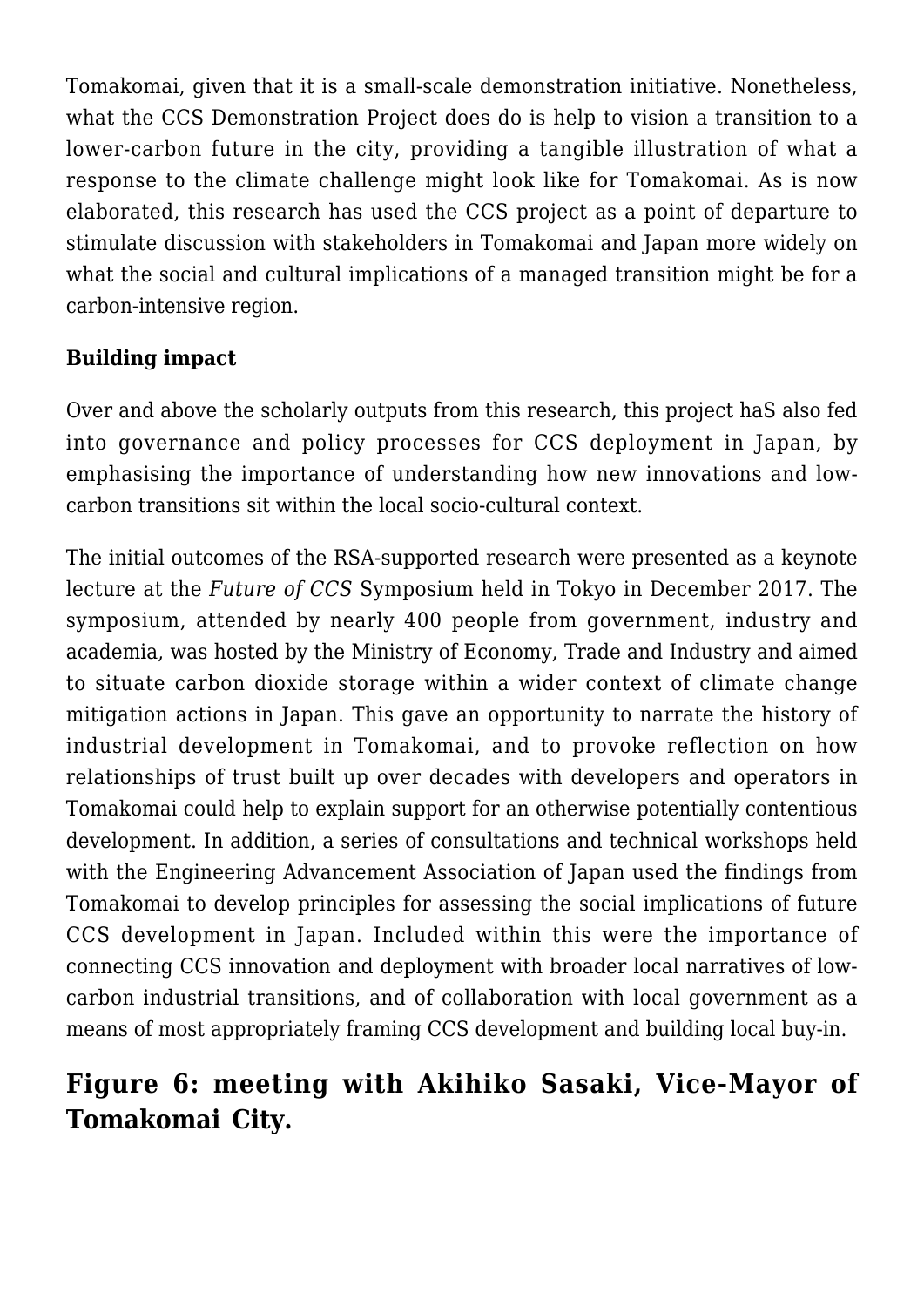

**Figure 7: meeting with Prof Kazuhiro Kawashima, President of Tomakomai Komazawa University**



Research outcomes also fed back to stakeholders in Tomakomai City itself (see Figures 6 and 7). A public lecture was held in January 2018 at Tomakomai Komazawa University on the topic of 'putting CCS in context'. In attendance were a range of local-level stakeholders, among them the Japan CCS Company, Tomakomai City Government, the Tomakomai City Chamber of Commerce, and the Principal of Tomakomai Komazawa University. This was followed up with a briefing with the Vice-Mayor of Tomakomai City and with the Business Location Promotion Division in Tomakomai City Government. In both cases, drawing on the findings from the research, the discussion focused on the possibility that the CCS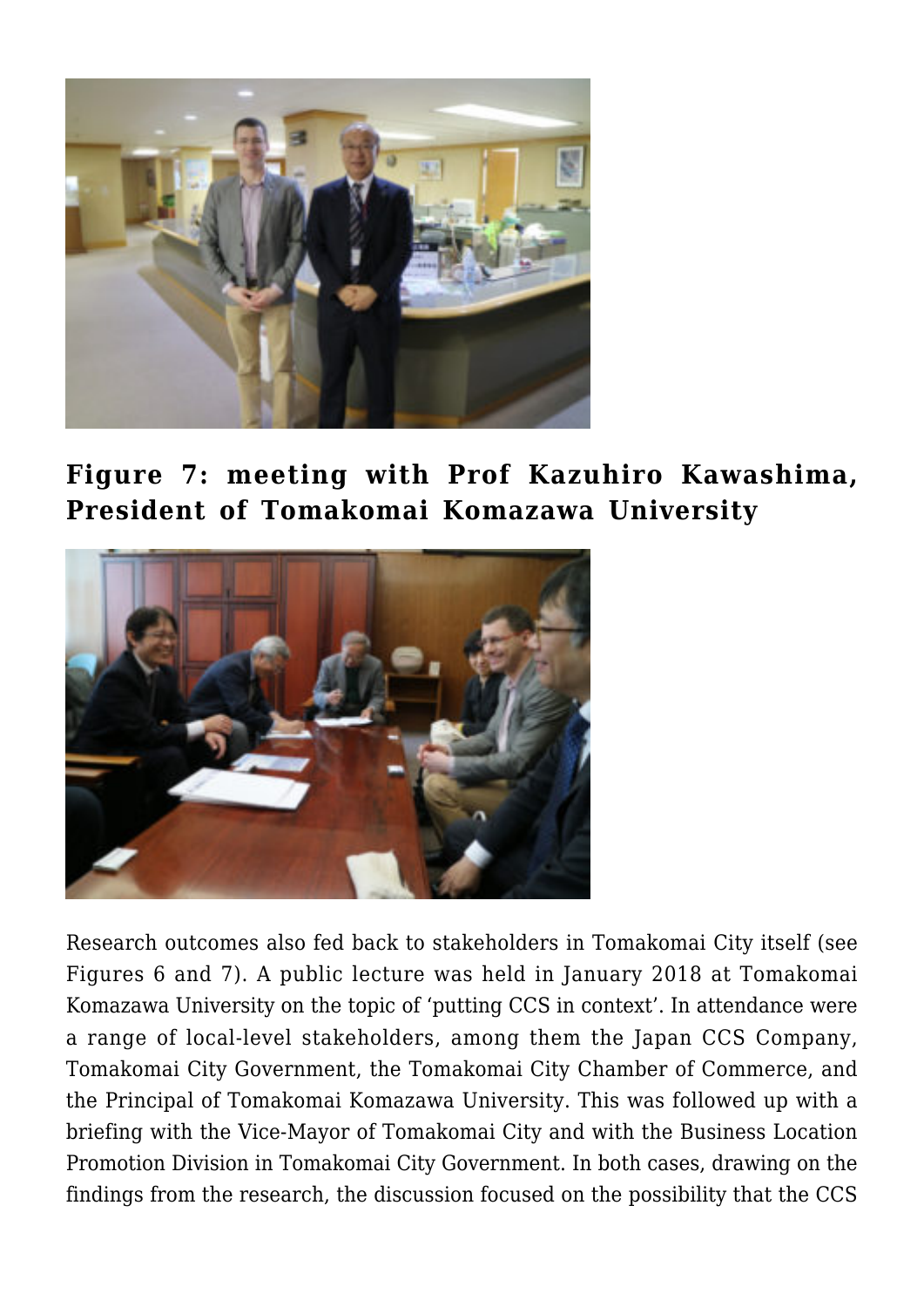Demonstration could be used as one of several initiatives in Tomakomai along with mega-solar, biomass and hydrogen developments, to build a narrative of using the manufacturing and innovation skills in the city to facilitate a low-carbon transition. There was also significant interest in learning from the experiences of Aberdeen, which as a result of its reliance on the oil and gas industries is facing similar challenges as energy systems are renewed and climate imperatives intensify. Indeed, collaboration and mutual learning between the cases of Aberdeen and Tomakomai was identified as an area of interest for future research, and ties in with increasing interest in learning between 'ordinary' or small cities as well as the just transitions movement.

It is worth noting that many of these opportunities for impact came about through the participation of key stakeholders in the research process itself. Particularly in a small city context such as Tomakomai, maintaining dialogue with participants across and beyond the fieldwork phase (e.g. providing updates on progress, sending through summaries and copies of research outputs) proved to be of significant value in opening up opportunities for dissemination later on in the research. Building opportunities into the interview schedule for discussion around knowledge gaps for managed transitions, and of the ways in which research outcomes could best be fed back to people in Tomakomai, was also helpful in enhancing the practical applicability of findings. From an early career researcher perspective, then, it is worth bearing in mind that some of the more 'high-level' impacts you might envision can be triggered through building good relations through small acts at the individual and interpersonal level.

### **Summary**

Tomakomai City illustrates that carbon-intensive industries such as petrochemicals and paper manufacturing can come to be integral to citizens' sense of place. As such, the presence of favourable economic conditions and available resources, whilst certainly helpful, may be just one factor influencing the likelihood of a managed low-carbon transition taking root in a city or region which has deep connections to industries associated with high emissions. Finding ways to rigorously and systematically assess the socio-cultural landscape is hence an important part of understanding how low-carbon innovations can best be framed to get broad-based buy-in in carbon-intensive contexts such as Tomakomai.